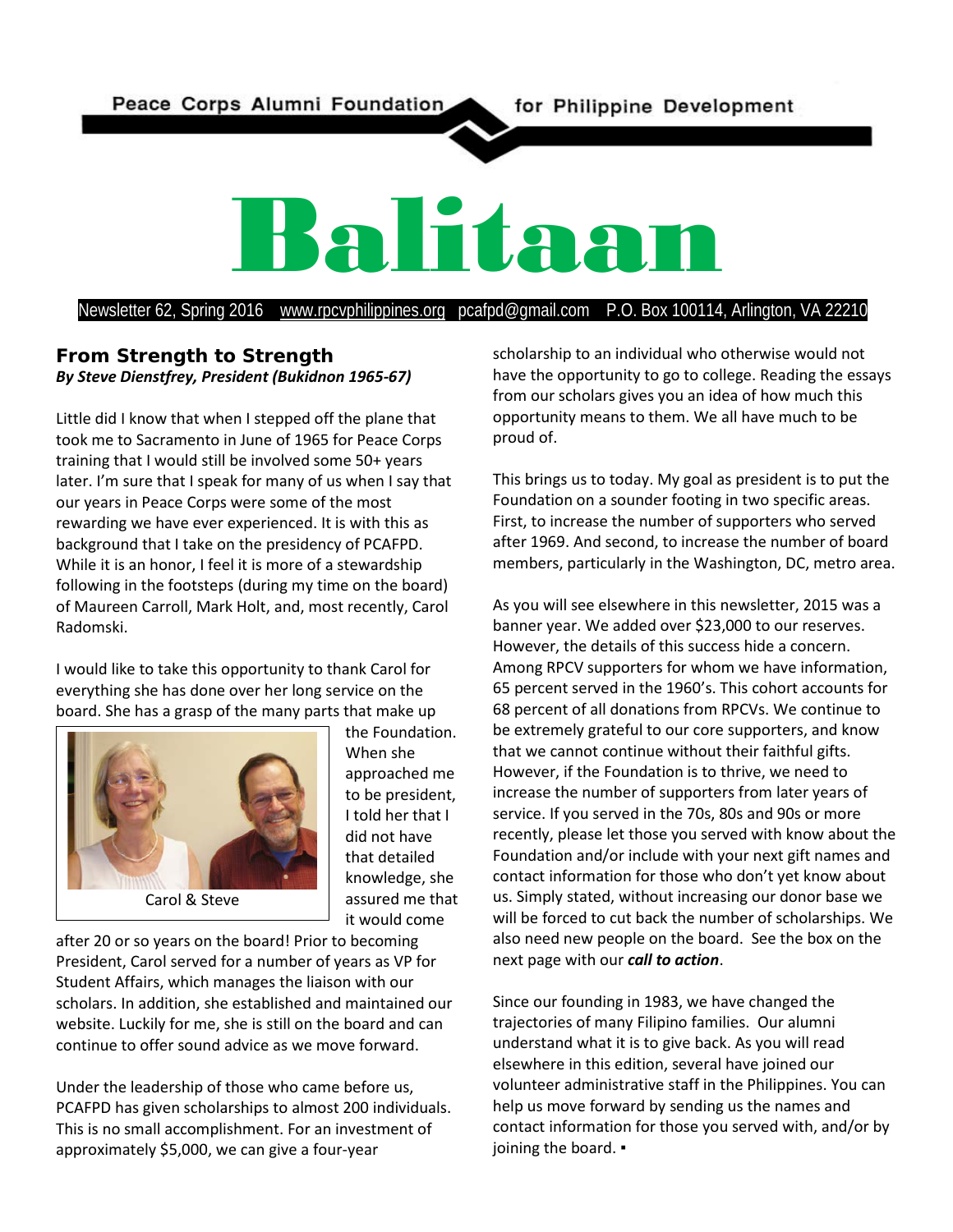# **A call to action:**

We need new people on the board! We have an immediate need for people with thses skills and interests:

- social media outreach;
- newsletter production;
- fund-raising knowledge and ideas;
- non-profit leadership experience; and
- event planning.

In addition, we have an immediate need for a board secretary. Please volunteer today to ensure that the Foundation can thrive now, and continue to thrive for many years to come!

# **New opportunities await our scholars – training and jobs**

*By Geri Maiatico (Batangas 66-68 & APCD 00-05)*

Earlier in the year, PCAFPD signed Letters of Intention with two business firms who agreed to sponsor some of our scholars financially and with on-the job training and with potential employment upon graduation.

The **Hinrich Foundation** promotes sustainable global trade by encouraging the private sector, governments and individuals to drive innovation and competitiveness in trade-related activities. It is focused on developing leadership across three programmatic areas: trade related education; training for export-led job creation, and; international trade policy research. **Alex Boome**, Program Director for the Hinrich Foundation in the Philippines, was a former Peace Corps Volunteer (Palawan 87-89) and is keenly interested in partnering with PCAFPD. He was impressed with our



*Roland de Jesus, Michael Estuaria and Donnielynn Gatutan sign the agreement with Hinrich Foundation as Geri Maiatico looks on.*

administrative operations and infrastructure to support students. Alex met Geri Maiatico, one of our Board members based in the Philippines, at an informal gathering of RPCVs, and invited her to consider a partnership with Hinrich. Hinrich has agreed to cosponsor two students in 2016. They will enjoy scholarship support as well as opportunities for on-the-job training and potential employment upon graduation.

**Michael Estuaria** and **Donnelyn Gamutan** are the first two of our scholars selected and are currently enjoying summer employment. You can read more about their experiences in their blogs on the Hinrich website, [www.hinrichfoundation.com.](http://www.hinrichfoundation.com/) S*ee story dated March 7, 2016, about PCAFPD partnership under Hinrich Happenings, Global Trade Leaders, Hinrich Future Leaders. Michael's blog is "Of fortune, angels and prayers: A Scholar's Musing," dated February 15, 2016, and Donnielyn's blog is "Global Trade Leader: When Good Samaritans Found Me," dated February 17, 2016.*

Another opportunity this past year was the signing of a Letter of Intention with **All Transport Network (ATN)**, a 100 percent Filipino-owned freight forwarding company started in 1986. The company has grown to a network of over 1,000 offices with 26,000 employees in over 50 countries. ATN is one of the market leaders in the Philippine freight forwarding industry with the objective of facilitating global trade as well as enhancing Philippines trade.

**Marilu Estrada**, Founder and President of ATN, recalls that as a young child in elementary school she was fascinated by Peace Corps Volunteers assigned to teach English, math and science in Ilocos, her home province. When she and Geri Maiatico met a few years ago, Marilu was excited to be reconnected with Peace Corps and immediately wanted to learn more about PCAFPD. This led to the company's interest in sponsoring up to five scholars per year (those in years 3 and 4) with further support by way of on-the-job training and employment opportunities upon graduation. Selection of ATN scholars for the upcoming school year is pending. For more information about ATN, visit their website: www.atn.com.ph.

These new initiatives are especially valued because of the direct links to employment for our scholars. We look forward to additional partnerships with the local Filipino business community. ▪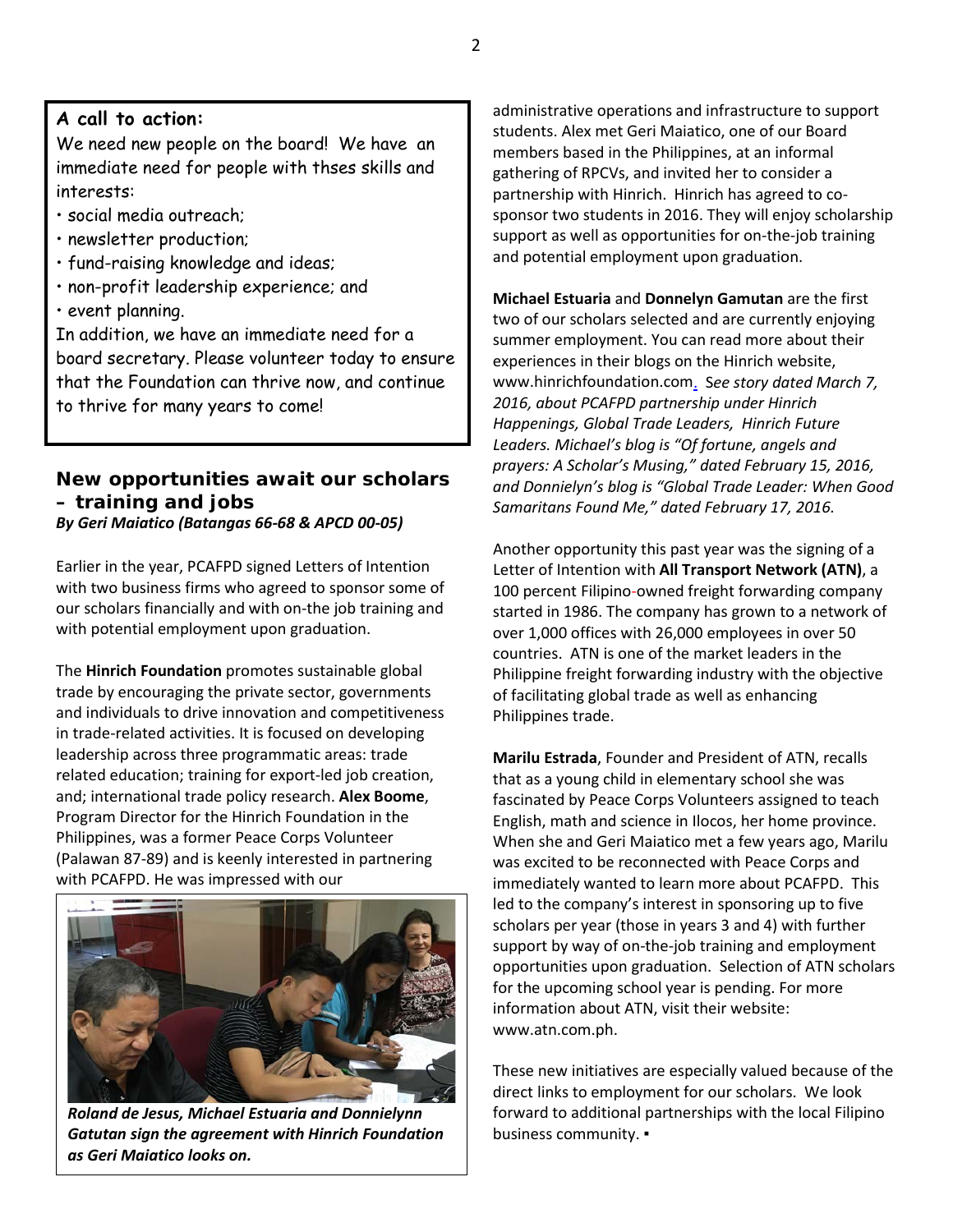**12 new scholars were selected in January** Our twelve new scholars are listed below. We wish them every success in their studies.

**Nheljean Lyka Ardiente**, from Iloilo, will major in Secondary Education at West Visayas State University; **Leonides Barcelo**, from Albay, will study to be a Welder Mechanic at San Francisco Institute of Technology; **Roselyn Burce**, from Albay, will major in Education at San Jose Community College; **Josephine Casero**, from Pangasinan, will major in Secondary Education/Physical Science; **Prince Leo de Guzman**, from Bulacan, will major in Social Work at the University of the Philippines-Dilliman; **Dan Tristan Dingal**, from Cebu, who study Aeronautical Engineering at Philippines State College of Aeronautics; **Nora Esmairia**, from Davao, who major in Accountancy at the University of Mindanao; **Rolyn Joy Jubac**, from Iloilo, will study Information Technology at West Visayas State University; **Yusria Mamasaunda**, from Davao, who major in Education at Davao Central College; **Renz M. F. Medice**, from Manila, who major in Civil Engineering at University of Santo Tomas; **Raymart B. Munda**, from Albay, will study Financial Management at San Jose Community College; and **Roperto Villapaz**, from Western Samar, will major in Civil Engineering at Cavite State University.

We note that six of the applicants chosen this year were recommended by PCVs; and had completed their

secondary education in the *Alternative Learning System*, a program administered by the Philippine Department of Education to provide a practical option to those without access to formal schooling. ▪



# **Congratulations to 10 recent graduates!**

Fall 2015 Graduates: **Sheena Marie Dumadag**, of Cagayan, studied Hospitality Industry Management at Cagayan State University; and **Adnan Morado** (left), of Davao del Sur, studied Information Technology at the University of Mindanao.

Spring 2016 Graduates: **Alnie Alojado**, of Negros Occidental, studied Social Work at the University of Negros Occidental, Recoletos; **Philip Mark Bang-ud**, of Ifagao, studied Criminology at Ifugao State University; **Reynaldo Collado**, of Pangasinan, studied Secondary Education at Pangasinan State University; **Karyl Blaine Dulnuan**, of Ifagao, studied Environmental & Sanitary Engineering at the University of the Cordilleras; **Loreto Gaso, Jr.**, of Negros Oriental, studied Electrical Engineering at Negros Oriental State University; **Edmon Salazar** of Batangas, studied Civil Engineering at Polytechnic University of the Philippines; **Jonas Salingay**, of Negros Oriental studied Accountancy at Foundation University; and **Arra Lei Zamudio**, of Tarlac, studied Accountancy at the University of the Philippines/Baguio. ▪



Rico Ancog, Jody Cestina, Jessalyn Escame, Geri Maiatico and Alex Romero

# **A transition is coming - meet our** *Ituloy Team*

As PCAFPD looks to the future, the board has been considering long-term sustainability in the Philippines when Vice President for Philippines Operations Roland de Jesus is ready to retire from the extraordinary service he has provided to the Foundation. In early April, Roland, Board Members Geri Maiatico and Alex Romero met with several leaders of PCAFPD Scholars and Alumni Association (PSAA) to discuss the future of the Foundation. We are happy to report that alumni scholar Rico Ancog volunteered to work with Roland toward the goal of transitioning into the leadership role in managing the Foundation in the Philippines. Rico is currently a professor at the University of the Philippines at Los Baños. Two other PCAFPD alumni, Jessalyn Escame and Jody Cestina, volunteered to assist Rico with administrative tasks. Jessalyn and Jody are working in Manila

and have degrees in Technology Education and Accounting Management, respectively. This group, which call themselves the *Ituloy Team*, will sit down with Roland very soon and forge a plan for assuming the leadership and administrative tasks that Roland has performed since his father died in 1994. The word "ituloy" means continue, so our *Ituloy Team* gives us faith that the foundation can continue for many years to come. .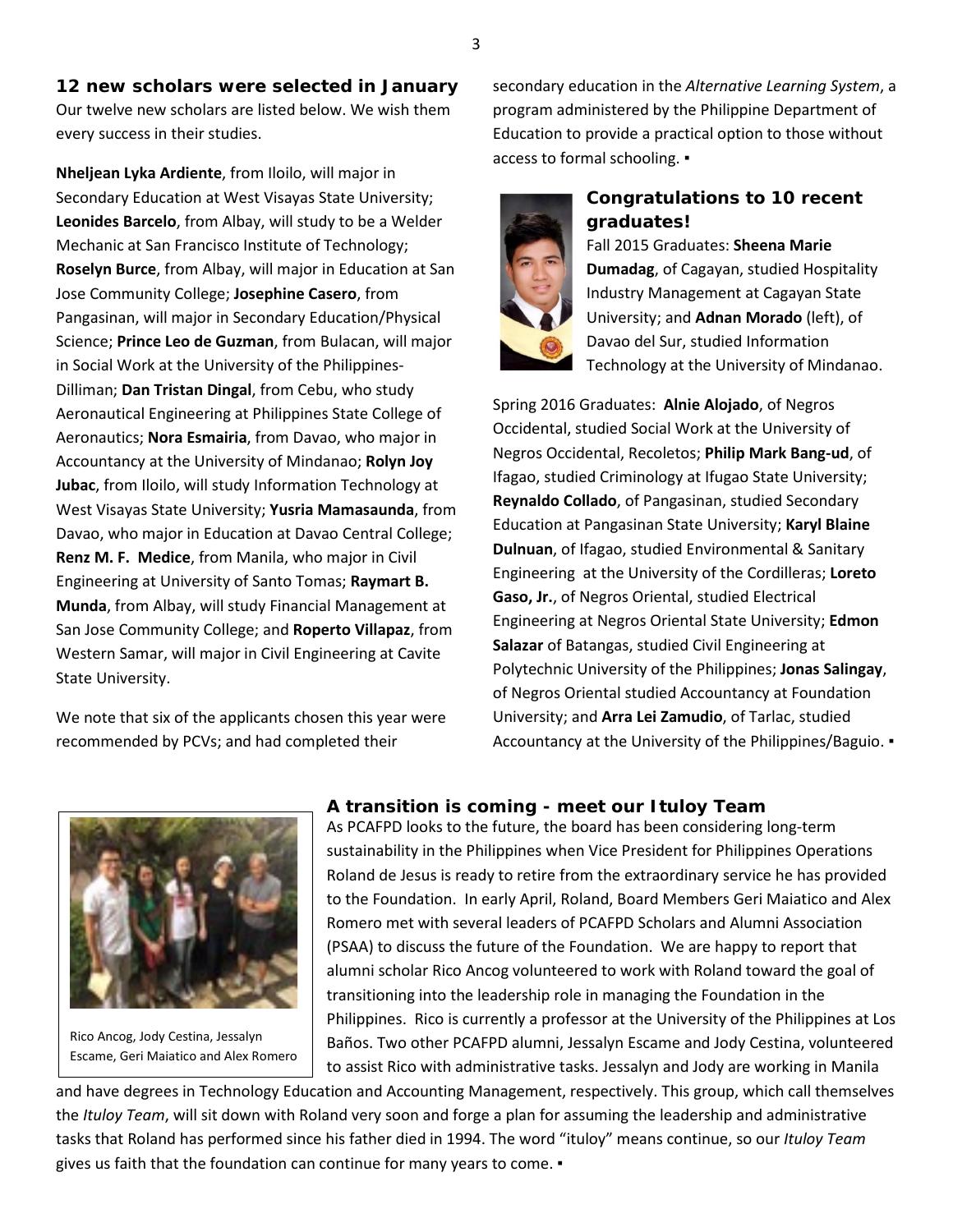# **Of heads and tails** *Reynaldo Collado, from Pangasinan, graduated cum laude this year from Pangasinan State University with a degree in Secondary Education.*

It all started with a coin. A coin is considered smallvalued money. I was just a coin once – a small, round piece of tin having little value. As the clock kept ticking, the once small-valued piece of round tin gained experiences and accumulated more value. Indeed, it was a combination of sheer perseverance, faith in God and trust in family, unending determination and infinite tenacity to take risks. These magical ingredients for the recipe called "success in studying" are truly the rarest of the rarest things that a person must have in order to succeed.

The coin was rolled by fate – it dreamed and dreamed and dreamed. It kept on rolling and rolling; it was blown by the winds; it was drowned by the sea. Until there came a time when someone picked it up and tossed it. It was then the time when it must decide whether it will be a head or a tail. What will the coin be - a head or a tail? Maybe fate really played a big role for the coin to be what it really is meant to be. It may also be the person who tossed the coin that started everything. Or maybe it was fate that made the person notice the coin and encouraged him to toss it. Who knows what the answer is?

The person I am referring to is the "soul" of Peace Corps Alumni Foundation for Philippine Development. PCAFPD is an important part of my achievements. It gave me the opportunity to gain a college education as well as letting me help my country after gaining the former. It is really a great privilege to be a one of the PCAFPD Scholars.

I am writing my final essay right now and am feeling so many emotions rushing inside of me. The time, I believe, is very ripe for me to say my unending gratitude to the whole family of PCAFPD for helping me in becoming what I am now. Thank you for giving me the chance to show my worth. Thank you for giving me the hope. Thank you for giving me the things that I have. Thank you for turning me, a once small, round piece of tin, into something more valuable. Thank you. I know that words are still not enough to express my deepest appreciation. "Deeds speak louder than words." I promise that these statements will be transformed into actions – and that is serving our country.

Now that the coin is more valuable, it can be of greater help for someone. PCAFPD is like a sling shot. It shot me far away; far from who I used to be; far from where I used to be. It made me fly; fly to the heavens; fly to the greater heights of life. During the flight, strong winds confronted me; rain poured down on me; clouds blocked my way. And yet here I am – still flying high, still soaring further. Will it end in heads or tails? ▪ *Editor's note: Reynaldo received the Proficiency Award in Mathematics and the Student Teacher of the Year. He held a scholarship in honor Claire Horan Smith (Camarines Sur 1961-63).* 

# **She plans to continue to volunteer** *Arra Lei Zamudio, from Tarlac, graduated this year with a degree in Accountancy from University of the Philippines at Baguio.*



Finally, I can say I did a great job! I am so glad that I became a PCAFPD scholar, for it made my life a lot better. I was able to learn and at the same time to enjoy my life by doing what I aspire to do. The

foundation's greatest contribution to my well-being is that for the past four years of my college life, I was able to learn how to be more active when it comes to helping Philippine society. Although I am not financially capable, I was still able to help Philippine society by doing outreach programs. At the same time, by doing volunteer work I was able to learn and develop my skills with regards to socializing with different organizations and institutions. Also, given that I have an obligation, I was able to learn how to manage my time – being a student, a self-financer and a member of different organizations.

Now that I am beginning a new journey in my life, to the "real world", my first priority will be to apply for a job that will reflect my bachelor's degree. I would love to work for a non-governmental organization in our country, but I am also considering other institutions. Then I will support my siblings financially since I am the eldest in the family. Moreover, I will continue to do volunteer work, especially for the children's home where I was once a resident, Rehoboth Children's Home Inc.

Lastly, I am wholeheartedly grateful to every individual that continuously supports the PCAFPD. If it were not for the PCAFPD I wouldn't have been able to meet this goal – graduate from college. ▪ *Editor's note: Arra Lei was supported by the Julia Campbell Memorial Scholarship.*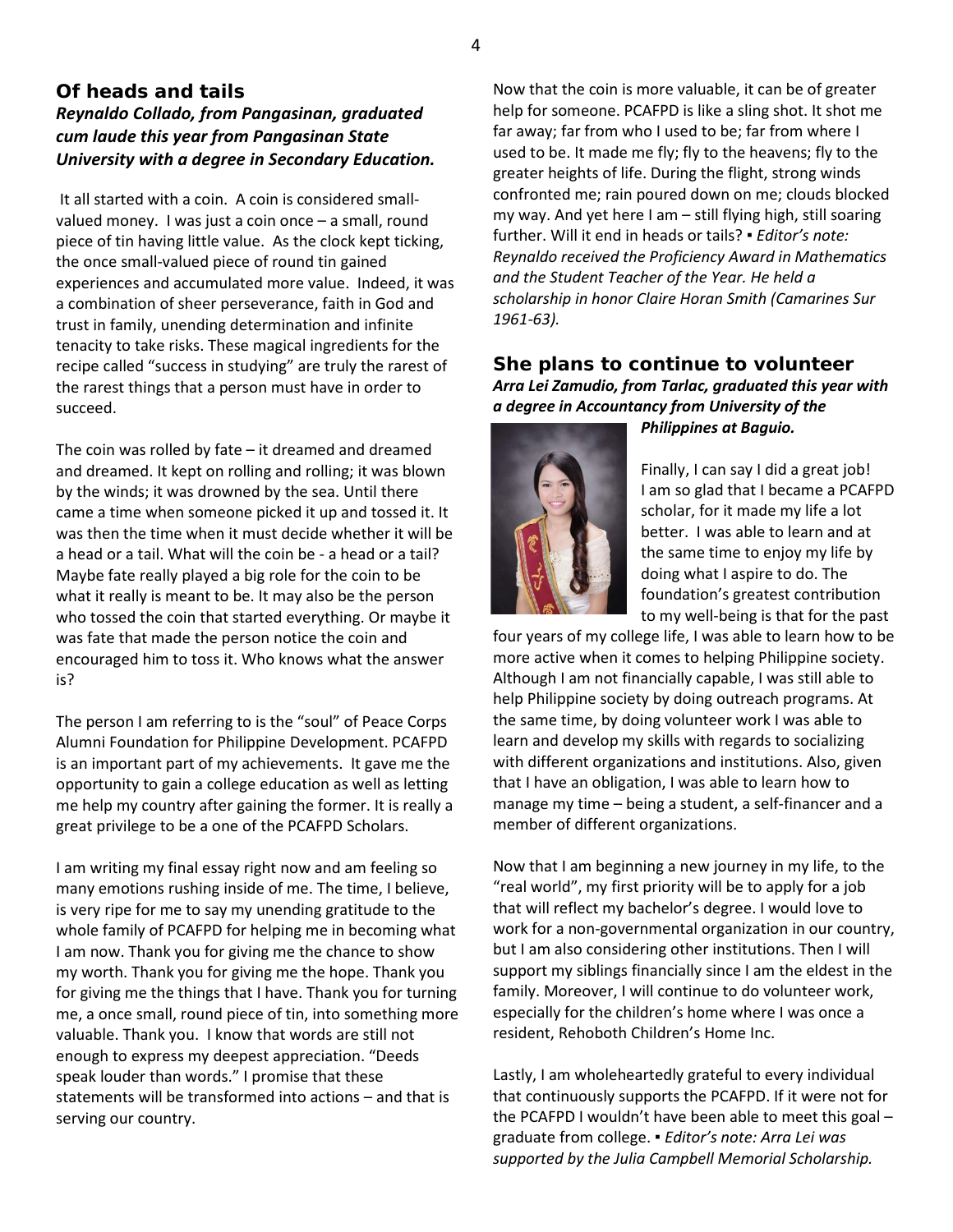

# **Report from an RPCV**

Cathy Garman(Camarines Sur 77-81), who spends winters in the Philippines with her adopted family there, had quite

an adventure in March – trekking up Mt. Pinatubo! Cathy, and her sister Grace, were invited by Josie, a Pilipino friend from London, to join Josie's family for the excursion.

After spending the night in Pampanga, Cathy reported, "at 4:30 am on Saturday, we met up with Josie and her family (10 in her group) to head to Mt Pinatubo (about 2 hours away) to go trekking. We started the trek at 7:30 am – it is a total of 25 km to the crater. The first part of the trip was in a 4x4 (about an hour ride, with a short stop for pictures near a large "wall" of lava). Then it was about a 2½ hour trek to the crater (about 10 km); it is a rather gradual uphill climb, until the last 1 km - but the path was very rocky and we had to cross several small rivers. Once we got to the crater, only three in our group climbed down the steep stairs to the lake. *We trekked all this way, I'm going down to the lake too!*, I said to myself. We rested for about 1½ hours before our guides told us we should leave because they feared it might start to rain – and that would not have been good! BTW, reaching the crater was a bit anti-climactic. The scenery along the trek was more spectacular; the crater lake just looked like a lake surrounded by mountains. I almost didn't get to go on the trek. Josie's sister had made the arrangements but didn't check out their restrictions. The trek tour policy required all over age 40 to have their blood pressure taken (no big deal), and all over 60 to have a medical certificate (or "no go") - which my sister Grace & I, of course, did not have. After much discussion, the trek organizer relented because (a) she didn't want to deal with an upset American and (b) we had a nurse in our group. Ironically, Grace (who is 65) & I walked faster than most; and a couple of Josie's younger nieces were so tired after the trek they did not join us for dinner (!)" ▪

*Editor's Note: In addition to being a longtime, generous PCAFPD supporter, Cathy got a great room for PCAFPD's seminar at the Peace Corps' 50th Anniversary celebration in Washington, DC. She worked on Capitol Hill for number of years and now lives in Boston. ▪*

# **Social work requires many skills – and he has at least one**

# *Alnie Alojado, from Negros Occidental, graduated this spring from the University of Negros Oriental, Recoletos with a degree in Social Work.*

My college life is at an end but it is not the end of my dream in life. My greatest desire is to complete my education and start a career in the field of social work. That is why I have dedicated myself to doing what it takes to make this lifelong dream of mine a reality. I believe that a social worker requires many special skills.

I feel that I possess one of these skills. I am able to remain comfortable when presented with new or different facts and opinions. At work, school, and even in

my social life, I have had to interact with others that have different cultures as well as different values than I have. It is necessary to be accepting of other cultures and to not discriminate against others. We are all human beings and we all deserve the same respect. This ability is essential when in the field of social work



because you are guaranteed to work with people who have different values, as well as different cultures and lifestyles.

As a future Registered Social Worker, and a community worker someday, I will have to see the needs of people from the most urgent to their everyday desires. Poverty has set its roots very deep, so it is very difficult for each administration to make people more comfortable, more secure and more healthy. Yes, I will try as many solutions as possible, but not everyone will appreciate the effort. They may end up complaining, arguing, and trashing my ideas and actions as if I had never taken any steps to make their lives better.

I am very aware of what I can do to empower communities and individuals; making silent impacts, or great impacts, because I have witnessed people changing their lives. Because a social worker is an agent of change, we believe in the inherent dignity of every individual.

I really appreciate and am thankful to my sponsor, the PCAFPD, who keeps on believing and supporting me in my education. ▪

*Starting in 2015, PCAFPD shares names and contact information of RPCVs and Peace Corps staff in our database with the National Peace Corps Association (NPCA) in exchange for names from them. If you do not wish to have the contact information that you have provided to us shared with NPCA, please check the appropriate box on your donation envelope or contact us at [pcafpd@gmail.com.](mailto:pcafpd@gmail.com)*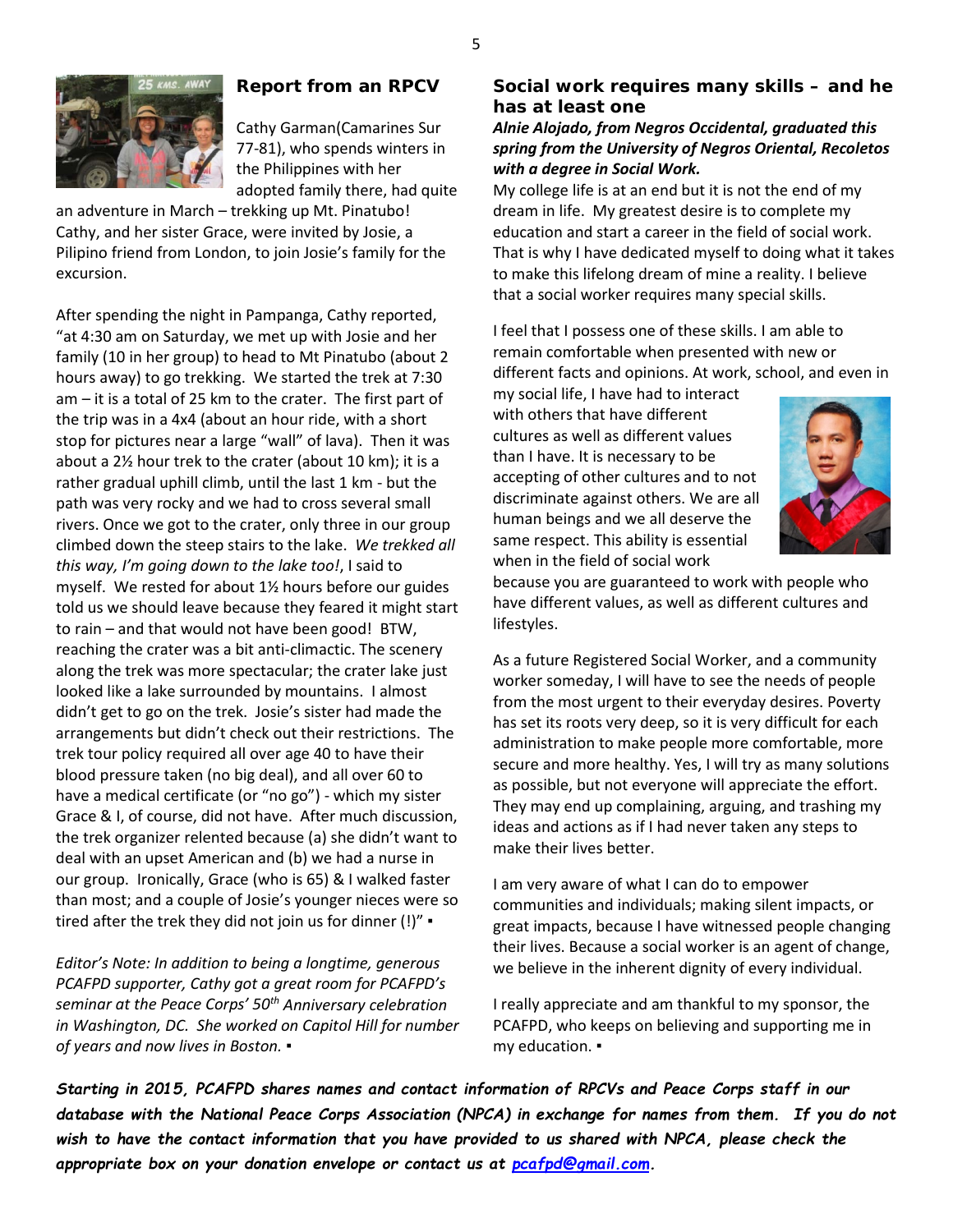#### 6

# **News Briefs and Milestones:**

•Several PCAFPD supporters recommend this book: **"AND THEY RETURNED: LIFE IN LEYTE DURING WORLD WAR II,"** by **Evelyn Chapman Castillo**. Evelyn is the widow of Leonel "Lone" Castillo, who was a Group I PCV



and later a Volunteer Leader in the Visayas. The story is a memoir of the survival and resistance in Tacloban experienced by Evelyn's family. It is available from Bright Sky Press, Houston, Texas.

•**Liz Freeman (Negros Oriental 68-70)** is Board Member of **Bagong Kulturang Pinoy, Inc. (BKP)**, which collects gently used books and packs them for small school and community libraries. BKP also provides teacher training. Last year Rotary, Peace Corps and BKP trained over 80 teachers in Samar. Learn more on its website [www.BKPinc.org,](http://www.bkpinc.org/) and its Facebook page: Bagong Kuturang Pinoy, Inc.



•**Remembering Charlie Plante**. Many of us who served between 1966 and 1969 have fond memories of Manila Regional

Representative, Charlie Plante. He and his

large family often opened their home to PCVs living in or passing through Manila. The home-cooked meals and fatherly advice often brought a little bit of home when it was needed. One RPCV recalled how he was contemplating going home. Big city Manila and teaching at a prestigious teacher training institution were not what he had envisioned his assignment would be. Where was the nipa hut? Where were the classrooms with poor children eager to learn? Charlie listened and explained that it was not all about giving. There is that other component, what the volunteer gains and takes home. This troubled volunteer went on to complete his tour and to train other Volunteers as well. After his Peace Corps years, Charlie's career continued to center around service, primarily as a lobbyist for the Kidney Foundation and other health related organizations, including the American Society of Transplantation and the United Network for Organ Sharing. Charlie considered his most significant work contributing to passage of the 1973 End-Stage Renal Disease legislation that provided Medicare coverage for dialysis treatment for millions of kidney disease patients who otherwise faced imminent death.

Charlie died Dec. 21, 2015 at the age of 83 from Parkinson's disease. *Editor's note: This remembrance was written by Charlie Schwartz.*

• PCAFPD mourns loss of several supporters in the last six months: **Ann Lee Walter (Cebu 70-72)** died at age 75 on November 22. **Peter Abeles (Group 10, 63-65)** died at age 76 on January 12. **Virginia Ladd (Warr) Rubin (Ilocos Norte 62-64)** died at age 75 on February 26. **Bill Peck (Quezon & Rizal 63-65)** died at age 78 on March 10.▪

**Special Gifts Enhance PCAFPD's Mission** • PCAFPD received \$2,400 from the **Julia Campbell Foundation**, which was established by her family in memory of Julia, who was murdered in the Philippines in 2007. The Julia Campbell Memorial Scholarship has been funding two scholars each year since 2009, including two of this year's graduates. • The **Group I Reunion** made a gift of \$300 from funds collected for its biannual gathering. • **Filipino-American Spirit, Inc. (FAS)**, a foundation created by the Fil-Am community of Charlotte, NC, made its first annual gift of \$1,500 to sponsor one scholar for a year. • **BIMAK** (representing Benguet, Ifugao, Mountain, Abra, Apayao & Kalinga) made its annual contribution of \$1,500 to support a scholar from the Cordillera region. BIMAK is currently sponsoring its ninth scholar, Thea Bococo from Mt. Province, who is studying Veterinary Medicine at Central Luzon State University. ▪



**A scholar expresses his gratitude** *Jonas Salingay, from Negros Oriental, graduated this spring from Foundation University with a degree in Accountancy.* Here is an exerpt from his final essay: " PCAFPD Family, thank you so much

for your kindness to me, you're a gift from heaven. . . . My desire to have peace, equality, and justice in this country drives me to be involved in the world of politics. Initially, I involved myself in student government. And now I am aiming to apply these things in the world of politics. I am eager to be involved in politics to serve people. Even though I don't have money, I have a heart to give the people genuine service." •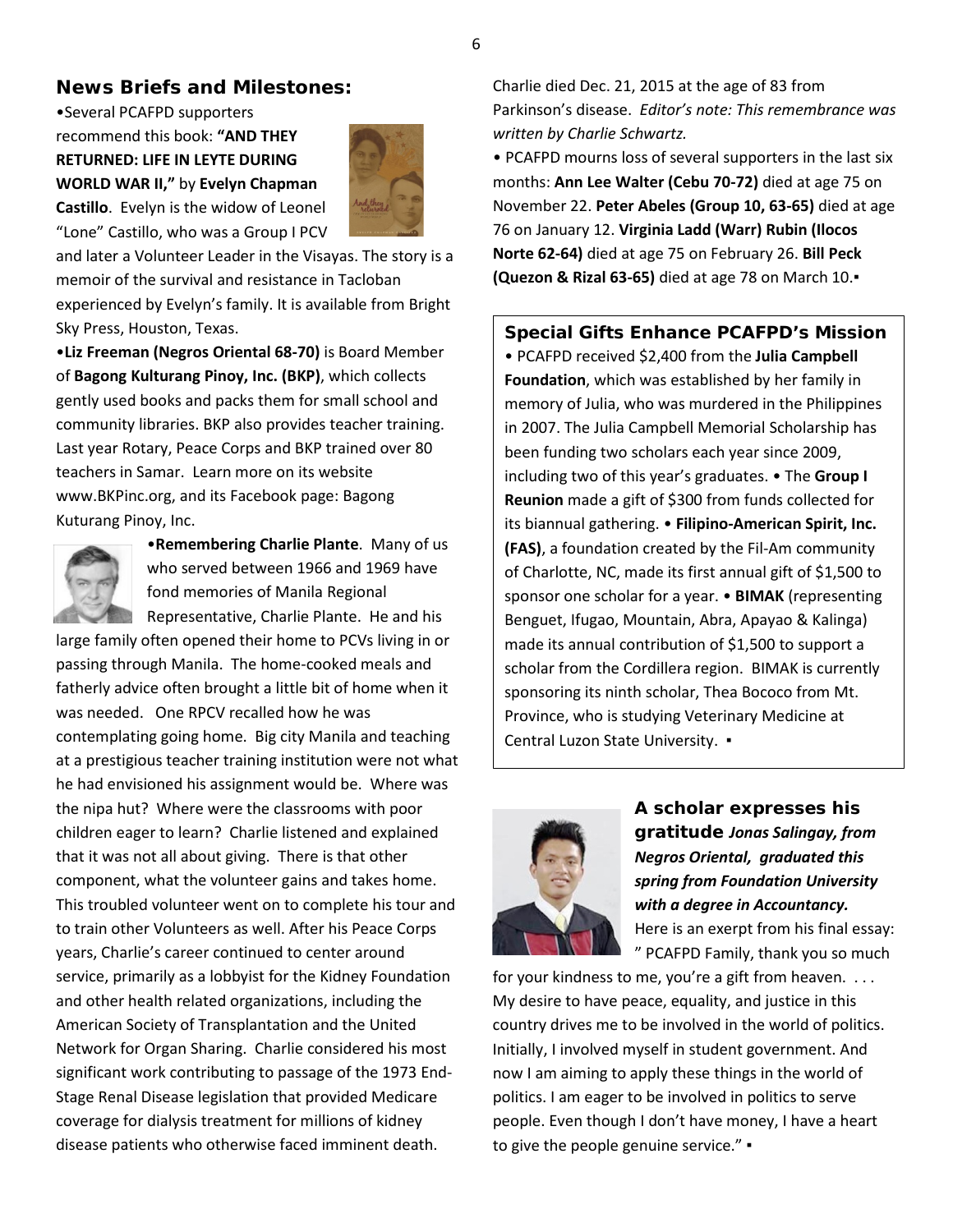# **2015 Financial Report** *By Steve Dienstfrey, former Treasurer (Bukidnon 65-67)*

Below is the consolidated financial report for calendar year 2015, which shows our budget projections and our actual income and expenses.

|                          | 2015 Budget | <b>2015 Final</b> |
|--------------------------|-------------|-------------------|
| <b>Revenues</b>          |             |                   |
| <b>Regular Donations</b> | \$59,000    | \$66,684          |
| Interest                 | 100         | 305               |
| Other Income             | 100         | 41                |
| <b>Total Revenues</b>    | \$59,200    | \$67,030          |
|                          |             |                   |
| <b>Expenses</b>          |             |                   |
| <b>Scholar Support</b>   | \$46,250    | \$34,515          |
| Newsletter & Appeals     | 4,750       | 4,207             |
| (printing & postage)     |             |                   |
| <b>US Admin Costs</b>    | 5,400       | 4,566             |
| Philippine Admin Costs   | 2,250       | 514               |
| (including PSAA)         |             |                   |
| <b>Total Expenses</b>    | \$58,650    | \$43,802          |
|                          |             |                   |
| <b>Contribution to</b>   | \$550       | \$23,228          |
| (Reduction in) Reserves  |             |                   |

*Comment:* The 11% increase in donations was due in part to an additional appeal letter sent to donors before the Spring Newsletter. This was the first time we sent an appeal letter in both the spring and the fall; and it was very successful. The \$41 shown as *Other Income* was from Amazon Smile. PCAFPD receives 0.5% of purchases made by those who designate us under the Amazon Smile program. *Scholar Support* reflects the increase in public vs. private colleges attended by our scholars. Newsletter costs were contained by removing from the mailing list those who had not contributed in the last three years. *Philippine Admin Costs* in the Philippines were down in all areas, particularly in Personnel. •

**IRA charitable contribution tax-break is made part of the tax code.** At the end of 2015, Congress passed the Protecting Americans from Tax Hikes Act (PATH), which permanently allows traditional IRA holders who are at least 70 ½ years old to give up to \$100,000 directly from an IRA to a qualified charity, such as PCAFPD, without having to include that part of their required minimum distribution (RMD) as taxable income. So, if you meet the age requirement, consider taking advantage of this now-permanent provision of the tax code when making your gift to PCAFPD. ▪

### **2015 Lakan/Lakambini Honor Roll**

In 2013, our 30<sup>th</sup> anniversary year, we created the **Lakan/Lakambini Honor Roll**, a special "shout out" to those who during the calendar year give \$500, and above, to PCAFPD (often in more than one contribution). Lakan (m) and Lakambini (f) are used in the Philippines to refer to those who have achieved the highest rank in an endeavor they have undertaken. We are using the terms here to express our profound thanks to, and to honor the commitment of, the noble and beautiful major contributors to PCAFPD. So, *drum roll here*, those listed below gave \$500 or more in calendar year 2015; and are hereby on the 2015 Lakan/Lakambini Honor Roll.

**Paul Aleckson** Romblon 2003-05 (NY) **Michael Aleckson** of Watertown, WI **Dave Baden** Baguio City 1989-90 (MN) **Orlando Banogon** of Fullerton, CA **Olive Valiente Blackburn** of Uyugen, Batanes (FL) **Sylvia Boecker** Aklan 1961-63 (VA) **Sam Boglio** Bataan 1966-68 (VA) **Kenneth Bollerud** Misamis Oriental 1963-66 (NY) **Anthony Brancato** Bulacan 1966-69 (NC) **Maureen Carroll** Sorsogon 1961-63 (DC) **Bruce Casey** 1983 (SD) **Dr. George T. Duncan** Lanao del Sur 1965-67 (NM) **Steve Dienstfrey** Bukidnon 1965-67 (VA) **Richard Foye (**through **Eastern Connecticut Community Foundation)** New London, CT **James & Portia Henle** Benguet 1968-70 (MA) **Mark Holt** Tarlac 1982-84 (NY) **Michael P. Levitt** Manila 1973-1975 (CA) **Jay Litt** Aklan 1969-71 (FL) **Marga McElroy** Negros Oriental 2007-09 (MA) **Sarah McMeans** Cebu 1962-64 (DC) **Eric & Pamela Melby** Iloilo 1972-75 (MD) **Ron & Lilia Peters** Sorsogon 1961-63 (IL) **Maggie Purves Fund of The Oregon Community Foundation** Negros Occidental 64-67 (OR) **Carol/Mark Radomski** Batanes 1980-83 MD) **Dr. Mary C. Rainey** Oriental Mindoro 1963-65 (FL) **Alan Robock** Zamboanga/Manila 1970-72 (NJ) **Charlie Schwartz** Manila 1967-69 (DC) **Claire Horan/Carl Smith** Camarines Sur 1961-63 (MD) **Ann Snuggs** Negros Occidental 1961-63 (DC) **Tim & Eden Stewart** Antique/Iloilo 1984-86 (SC) **Terry Sthymmel** Sorogon 1972-75 (CA)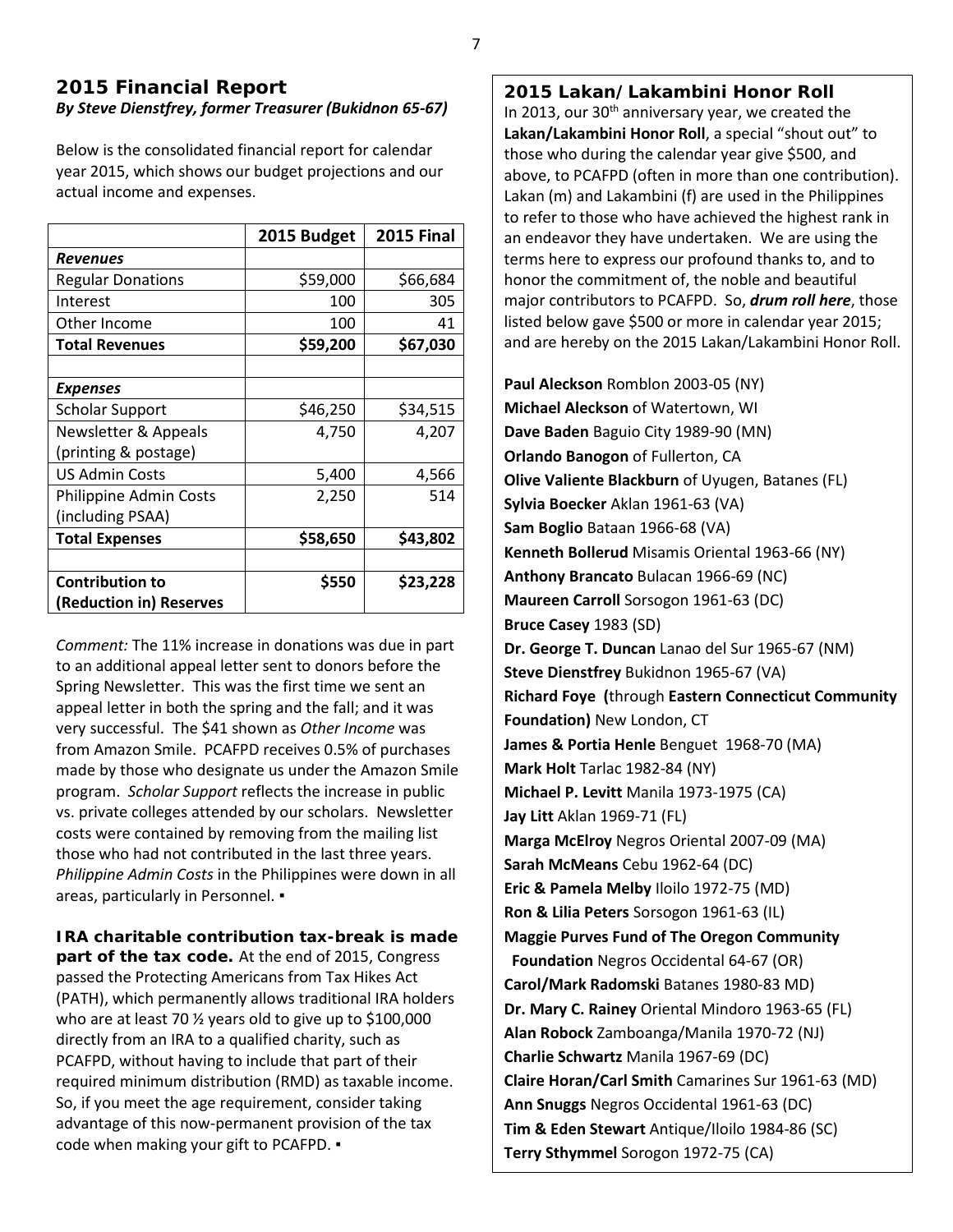**Contributions from our generous supporters.** Thanks go to those listed below who made gifts to PCAFPD between October 1, 2015 and May 9, 2016. The plus (**+**) identifies those who made more than one contribution since our last report. In addition to the contributions isted below, PCAFPD received donations from **The Ford Foundation** to match Paul Aleckson's gifts; for **The Julia Campbell Memorial Scholarship**; from the **Group I Reunion**; from **Filipino American Spirit, Inc.**; and from **BIMAK DC, Inc.** See story about these special gifts on page 6. Those who gave \$500 or more in 2015 are listed on the **Lakan-Lakambini Honor Roll**, and are not listed here, unless they made a contribution in 2016, or made a special designation for all or part of their year-end 2015 gift. Numbered notes are at the end of the list on page 9.

| Mary Ann Ahrens                  | AZ        | Ed Estipona                     | IL             | Mary L. Johnson                       | CA        |
|----------------------------------|-----------|---------------------------------|----------------|---------------------------------------|-----------|
| Charles T. Alexander             | <b>WA</b> | Hannah Fairbank                 | DC             | Pat Joslyn Johnson                    | IA        |
| Dick & Heather Ames              | <b>NH</b> | <b>Bruce Falk</b>               | IL             | Rosalind Johnson & Jerry Fruetel      | <b>MN</b> |
| Jeff Amundsen +                  | MN        | Lloyd Feinberg                  | R <sub>l</sub> | Joyce Emery Johnston + (15)           | Canada    |
| Herman Azarcon + (1)             | CA        | Toni Ferrara & David Leong      | VA             | Richard Joyce (16)                    | MI        |
| Phyllis Smith Baer + (2)         | MA        | Phyllis Flattery +              | OH             | Lynn Juffer                           | IA        |
| Marjorie Bakken                  | MA        | David W. Flaccus                | <b>NY</b>      | Patricia MacDermot Kasdan             | DC        |
| Orlando Banogon (3)              | CA        | Virginia Foley                  | CA             | Rachel Kavanagh                       | <b>MD</b> |
| Pamela Groteluschen Bansbach     | CO        | Wendy R. Foulke                 | NY.            | Ralph Kemphaus                        | OH        |
| David Barnstable                 | <b>MD</b> | Ann Frank                       | OH             | Theodore Kirpach                      | IL.       |
| Connie Coe Bauer +               | <b>CA</b> | Carol Freeman                   | MN             | Joel Kolker                           | <b>VA</b> |
| Terri Lee Bergman +              | <b>VA</b> | Liz Freeman                     | MA             | Lon Kramer $+$ (17)                   | VA        |
| Linda Cover Bigelow              | France    | Kate French +                   | MN             | Jim Krogh +                           | <b>ND</b> |
| Mary Blackmon (4)                | CA        | Cathleen Garman                 | MA             | Flor C. Lampert (18)                  | <b>NY</b> |
| Sharon Reinhardt Blankenship (5) | AZ        | <b>Stan Garnett</b>             | VA             | Karen J. Larson                       | CA        |
| Michael Blaylock                 | CA        | Tracy Gleason +                 | HI             | Barbara Leitch LePoer                 | DC        |
| Sylvia Boecker + (6)             | VA        | Arlene Goldberg +               | VA             | Judith Lesner + (19)                  | CA        |
| Samuel Boglio                    | VA        | John T. Gorman                  | GU             | Michael Paul Levitt                   | CA        |
| Kenneth Bollerud +               | NY.       | Lynn Gorton                     | FL.            | David M. Lieberman                    | CA        |
| Parker & Anna Borg               | VA        | Ron Gratz                       | MI             | Denise & Tom Lionetti                 | <b>MD</b> |
| Dante & Dorreen Borja            | <b>NV</b> | Pamelynn Greenwood              | CA             | Jay Litt                              | FL.       |
| Katie Bradley                    | <b>NY</b> | Jon Gresley                     | CA             | Dr. Letitia Morse Lladoc (20)         | PA        |
| Marilyn Lathrop Brown +          | TN        | George Grills +                 | Canada         | Susan Long-Marin                      | <b>NC</b> |
| John Buckstead                   | HI        | Stephen Growdon (10)            | <b>WA</b>      | James & Susan Lytle                   | PA        |
| Sylvia Cabus                     | DC        | Judith M. Harmatys              | MN             | Gerald Malovany                       | <b>VA</b> |
| Emma Caligtan + (7)              | VA        | Ben Harvey                      | <b>CT</b>      | Robert & Ruth Hull Manlove +          | CA        |
| Bruce C. Campbell                | OR        | Alberta Hemsley                 | OH             | Cathee Robb Marston                   | FL.       |
| Joan Canterbury                  | MA        | Linn Henderson                  | IL.            | Ray & Helen Maxson +                  | <b>NC</b> |
| Edward & Mary Grace Capalla      | CA        | Joyce Graeter Henzel            | <b>NY</b>      | <b>Sally Pierce McCandless</b>        | TX        |
| <b>Elinor Capehart</b>           | <b>VA</b> | Jo Ann Hersh                    | VA             | Mary Christine Evans McCarthy         | OH        |
| Gerald Capozzalo +               | <b>NJ</b> | Joe Higdon & Ellen Sudow        | ME             | Jon McCluskey                         | WI        |
| Rosemary & Robert Carter         | MA        | Barbara Staughton Hiller + (11) | <b>NC</b>      | <b>Bill Mehlhoff</b>                  | OR        |
| Bruce Casey +                    | <b>SD</b> | Deborah Hoagland                | <b>NM</b>      | Barbara Thayer Monaghan               | <b>RI</b> |
| <b>Gerald Caton</b>              | IL.       | Susan Hollingsworth             | <b>OR</b>      | Joyce Mary Muellner Moses             | VA        |
| Patty Gerken Charles             | <b>NV</b> | William Holman                  | CA             | John & Priscilla Nagle                | FL.       |
| John H. Clark (8)                | DE        | John & Earlene Holmstrom        | <b>WA</b>      | <b>Ted Nawalinski</b>                 | PA        |
| Helen R. Cooper                  | MA        | Calvin & Nita Holt              | VA             | Elaine Needleman (21)                 | CA        |
| Jonathan J. Curtis               | TX        | Dr. Richard Holzman             | MA             | Jerry & Iris Nelson +                 | CA        |
| Pera & Margo Daniels             | <b>NV</b> | Harold Huffer + (12)            | ${\sf CA}$     | Chris & Glenda Newhall                | Albay     |
| Dennis Detlef                    | VA        | Connie Curry Hughes +           | PA             | Susan Neyer                           | CA        |
| Neil Deupree                     | WI        | Martha Allshouse Hull (13)      | CA             | Paul Nick                             | IL.       |
| Charles & Phoebe Dey             | <b>NH</b> | Jean Wilkinson Inglis (14)      | CO             | Tim Noe (22)                          | FL.       |
| Judy Kealey Diaz                 | FL.       | Donna Strobridge Ianni          | HI             | Jerry Ogawa +                         | TN        |
| Stephen Dienstfrey +             | VA        | Loisann Jacovitz                | CA             | Paul Ohlrogge                         | WI        |
| Steve Dorage (9)                 | GA        | Steve Jasper +                  | ${\sf IN}$     | Philip B. Olsen & Gail M. Hudson (23) | HI        |
| George T. Duncan +               | <b>NM</b> | Heidi Jensen                    | OR             | Lauren Ostrow                         | ΝY        |
| Steven & Lorna Ehrlich           | ΝY        | Joe Jerardi                     | OH             | <b>Barry Parks</b>                    | CA        |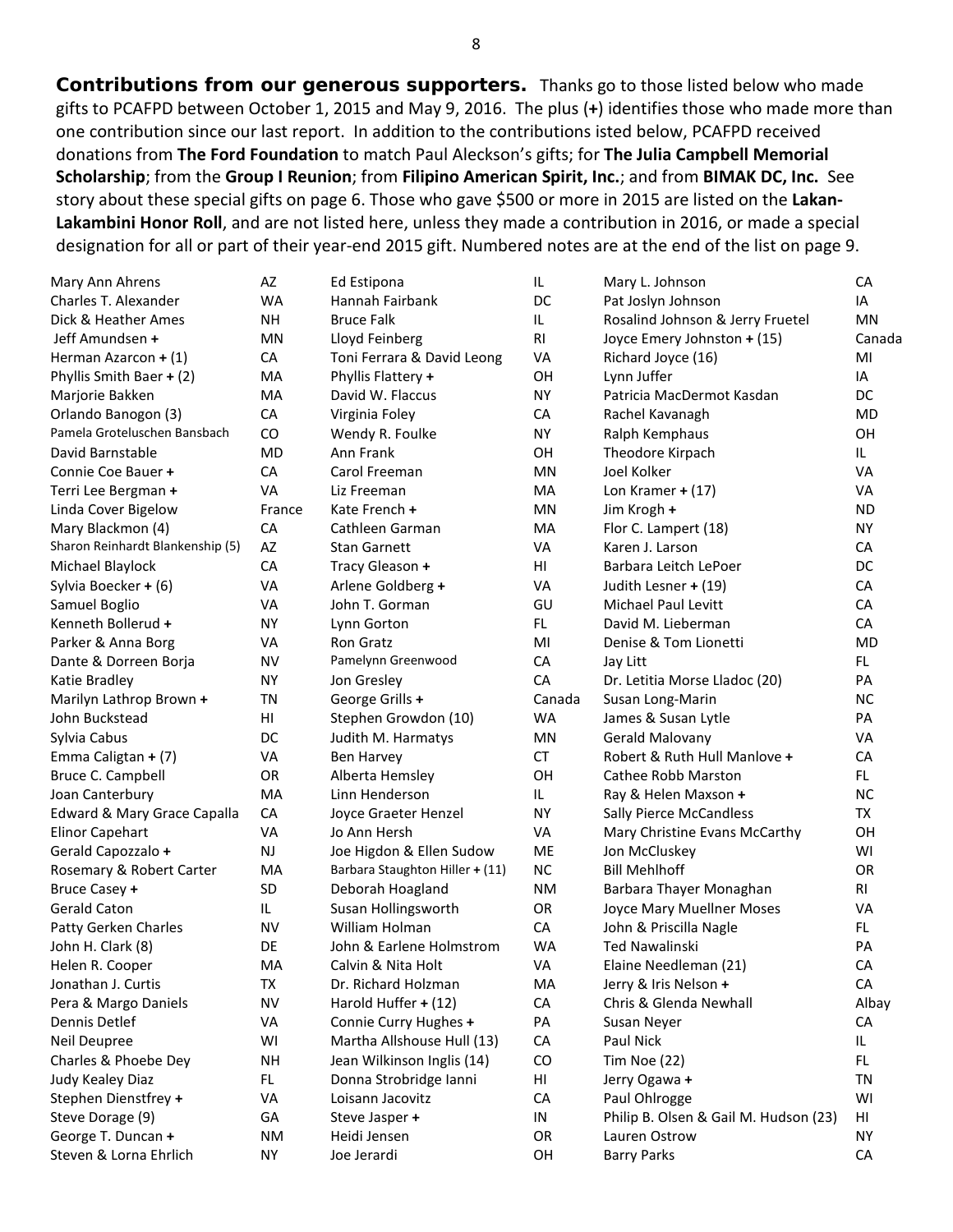# *Contributions from our generous supporters – continued*

| Anne M. Pearson              | MA        | Romeo & Nancy Salar            | MI        | <b>Stuart Taylor</b>              | <b>MD</b> |
|------------------------------|-----------|--------------------------------|-----------|-----------------------------------|-----------|
| Dave Perrin +                | <b>WA</b> | Marianne & Oscar Santo Domingo | СT        | Susan Mondshein Tejada            | <b>MD</b> |
| Ron & Lilia Peters $+ (24)$  | IL        | Roberta Savage                 | <b>NY</b> | Dee Teodoro                       | <b>WA</b> |
| Jim Peterson                 | IL        | Rebecca Leigh Scarbrough       | VA        | <b>Chuck Thomas</b>               | CA        |
| Leslie Piotrowski            | IL        | Mary Scheirer                  | <b>NJ</b> | Ralph B. Thomas (36)              | CA        |
| Dr. Frank Ploener (25)       | FL.       | <b>Martin Scherr</b>           | DC        | Susan Thompson (37)               | <b>MN</b> |
| Hank Prensky                 | <b>MD</b> | Rich & Barbara Schneider (30)  | AZ        | Sara Sherman Thorne               | DC.       |
| Harvey Pressman (26)         | CA        | Charles Schwartz + (31)        | DC        | Virginia C. Trinidad              | VA        |
| Mary Procyk                  | СT        | John D. Seidensticker + (32)   | TX        | Katherine Tucker                  | MA        |
| Bob "West" Purdy             | NC.       | Judith Senecal                 | <b>OH</b> | <b>William Valentine</b>          | MA        |
| Mary Rainey                  | FL.       | <b>Charles Shackelton</b>      | GA        | Mary & Michael Vanderford         | MN        |
| Barbara Rang                 | WI        | J. Michael Shafer              | <b>WA</b> | James & Beverly Voss              | IL        |
| Deborah & David Rector       | CA        | Clair & Thomas Sharpless       | <b>CT</b> | Stephen & Melpa Warres            | MD        |
| Bev & Bob Reeves             | OR        | Larry Silvester +              | FL.       | Jesse C. Wells                    | HI.       |
| Alan & Adela Renninger       | CA        | Bruce & Barbara Sims           | <b>MT</b> | Sarah Wells                       | DC.       |
| Michael & Rufina Rice + (27) | RI        | Don Smith $+$ (33)             | IL.       | Richard Wetmore & family $+$ (38) | FL.       |
| Rona Roberts + (28)          | КY        | Richard D. Smith               | <b>NY</b> | Clara Wheatley (39)               | KY.       |
| Larry Robertshaw + (29)      | AZ        | Jason Solle                    | <b>NY</b> | Anna Whitcomb                     | MA        |
| Michael & Betchie Robotham   | <b>NE</b> | Jane Sommer                    | <b>MA</b> | Alan & Patricia White             | MA        |
| <b>Bernice Rohlich</b>       | ТX        | Julie Stahli +                 | CO.       | Eleanor Whitlatch                 | <b>PA</b> |
| Paul Rodell                  | GA        | Karen Steele +                 | <b>NY</b> | Linda M. Wicks                    | NY.       |
| Diane Rodill                 | <b>WA</b> | Tim & Eden Stewart +           | <b>SC</b> | Dave & Hermie Wilder              | PA        |
| Kathy Hannan Rohan           | MI        | Terry Sthymmel +               | <b>CA</b> | <b>Frances Williamson</b>         | <b>WA</b> |
| Alex & Leslie Romero         | NC.       | Charlotte Hough Stocek (34)    | AZ        | Dr. Adamson Diaz Wong             | NJ.       |
| Eudora Roseman +             | PA        | Melba Stockhausen              | WI        | Deane Wylie + (40)                | CA        |
| Karen Rudio                  | MA        | Milburn Stone (35)             | CT        | Erica & Dan Zell                  | TX        |
| <b>Jill Ruhlman</b>          | GA        | Donna J. Taylor                | <b>NY</b> | <b>Rick Zemlin</b>                | CA        |
|                              |           |                                |           |                                   |           |

**Notes:** (1) in memory of Felisa T. Azarcon; (2) in memory of Pat Nash (Group 1); (3) in memory of Patricia Ann Biddle Banogan (Negros Oriental 66-69); (4) in honor of Judith Lesner; (5) in memory of Derek Hulse and Patty Wernert (Zamboanga City 63-65); (6) one of Sylvia's 2016 gifts is to support Victor Awasen's scholarship; (7) in memory of Manuela J. Alvaro; (8) in memory of Boni & Sening Garcia; (9) in memory of Sister Aniceta B. Abion, a.c.t., a special friend and mentor to many PCVs in the Philippines; (10) in memory of Dr. Ed Adriano; (11) in memory of Phillip J. Hiller; (12) in memory of Barbara De La Mare Huffer; (13) in honor of Maureen Carroll; (14) in honor of Sarah Wilkinson McMeans; (15) in memory of Thomas Garrett Johnston (64-69) and Betty Logan Johnston; (16) in memory of Larry Lowcock (Group VI); (17) in memory of John & Agnes Kramer; (18) in memory of Paul Lampert (Tacloban City, Leyte 80-83); (19) in memory of Rachel Singer; (20) in memory of Jesse B. Llodoc; (21) in memory of Ruth Seba; (22) in memory of his father, Stuart Noe; (23) in memory of Seymour Greben; (24) monthly gifts are or the Ron & Lilia Peters Scholarship; (25) in memory of Dick Moffat (Dumaguete City 65-68); (26) in honor of Jerry Poznak; (27) in memory of John C. Cort; (28) in memory of Pedro Arbiso; (29) in honor of Phil Olsen, Mindanao Regional Rep.; (30) in memory of Thomas C. Aring; (31) 2016 gift is in memory of Charlie Plante; (32) two gifts are in honor of Linda Rowe and one is in honor of Evelyn Castillo, widow of Lone Castillo; (33) in memory of R. Sargent Shriver; (34) in memory of Wally Allen; (35) in memory of Sandra J. Stone; (36) in honor of Jay Warren; (37) in honor of "Botch 2"; (38) in memory of their beloved daughter Angela Wetmore; (39) in honor of Ruth Boone; (40) in memory of Carolyn Ekdahl Wylie, Group 1 ·